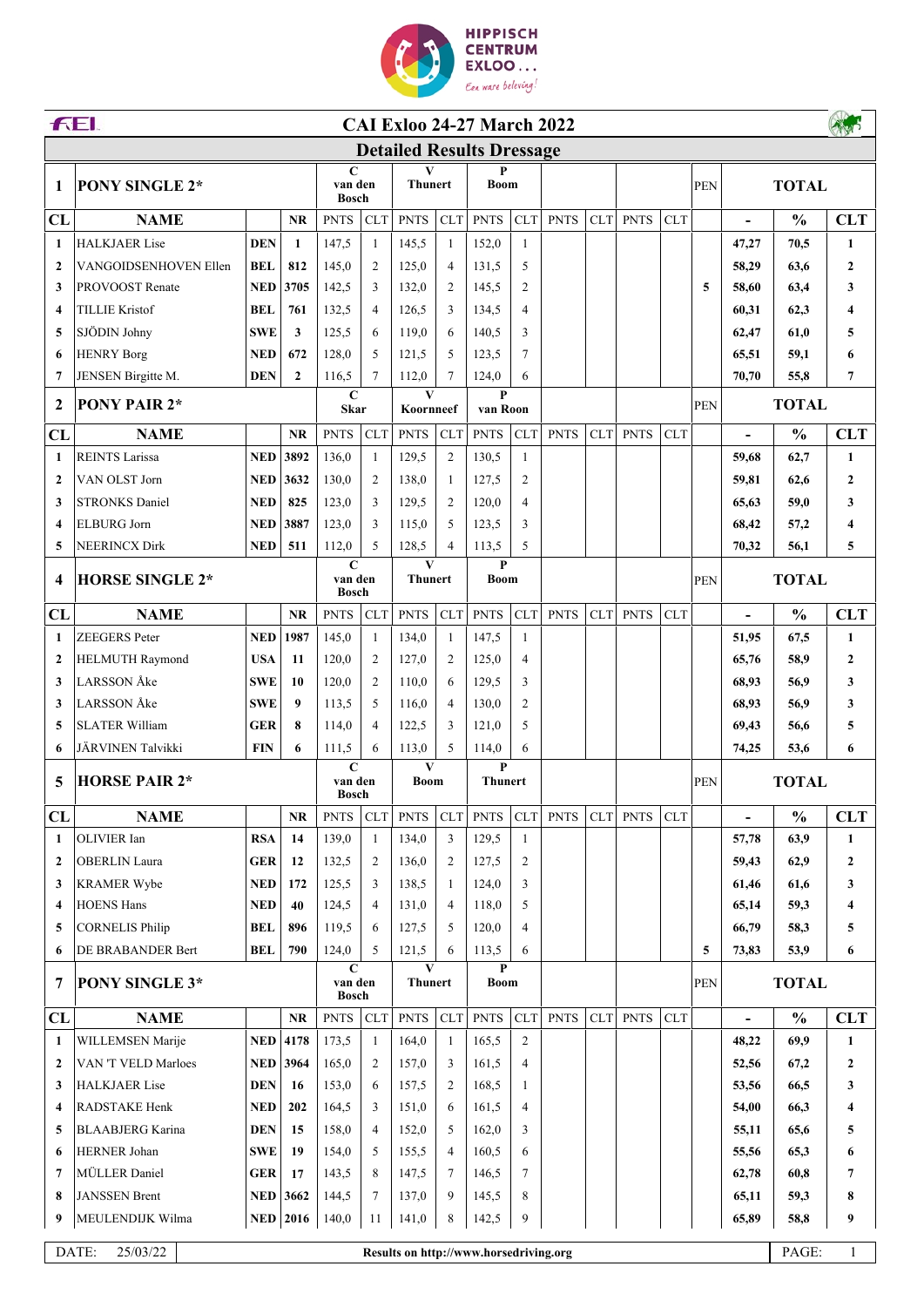

| <b>FEI.</b><br><b>CAI Exloo 24-27 March 2022</b> |                                      |                 |                   |                            |                                  |                |                |                          |                |             |     |             |            |              |                          |               |                |
|--------------------------------------------------|--------------------------------------|-----------------|-------------------|----------------------------|----------------------------------|----------------|----------------|--------------------------|----------------|-------------|-----|-------------|------------|--------------|--------------------------|---------------|----------------|
|                                                  |                                      |                 |                   |                            | <b>Detailed Results Dressage</b> |                |                |                          |                |             |     |             |            |              |                          |               |                |
| 10                                               | VAN MEERTEN Lisanne                  | <b>NED</b>      | 3910              | 142,5                      | 9                                | 130.0          | 12             | 142,0                    | 10             |             |     |             |            |              | 67,89                    | 57,6          | 10             |
| 11                                               | <b>BOOGAARTS</b> Chantalle           | <b>NED 3297</b> |                   | 141,5                      | 10                               | 137,0          | $\mathbf{Q}$   | 134,0                    | 11             |             |     |             |            |              | 68,33                    | 57,3          | 11             |
| 12                                               | GUSTAVSSON Emma                      | <b>SWE</b>      | 18                | 127,5                      | 12                               | 132,5          | 11             | 130,0                    | 12             |             |     |             |            |              | 73,33                    | 54,2          | 12             |
| 8                                                | <b>PONY PAIR 3*</b>                  |                 | C<br><b>Skar</b>  |                            | V<br>Koornneef                   |                | P<br>van Roon  |                          |                |             |     |             | PEN        | <b>TOTAL</b> |                          |               |                |
| CL                                               | <b>NAME</b>                          |                 | <b>NR</b>         | <b>PNTS</b>                | <b>CLT</b>                       | <b>PNTS</b>    | <b>CLT</b>     | <b>PNTS</b>              | <b>CLT</b>     | <b>PNTS</b> | CLT | <b>PNTS</b> | <b>CLT</b> |              | $\overline{\phantom{0}}$ | $\frac{0}{0}$ | <b>CLT</b>     |
| 1                                                | <b>RUTJENS Rodinde</b>               | <b>NED</b>      | 1892              | 149,0                      | $\mathbf{1}$                     | 156.5          | -1             | 150,5                    | $\mathbf{1}$   |             |     |             |            |              | 44.19                    | 72,4          | $\mathbf{1}$   |
| $\mathbf{2}$                                     | <b>FLOBBE</b> Sietske                | <b>NED</b>      | 389               | 141,0                      | $\overline{2}$                   | 139,5          | 5              | 145,5                    | $\overline{2}$ |             |     |             |            |              | 51,81                    | 67,6          | $\overline{2}$ |
| 3                                                | ROHRSSEN Annika                      | <b>IRL</b>      | 22                | 134,5                      | 8                                | 144,0          | 3              | 145,5                    | $\overline{2}$ |             |     |             |            |              | 52,32                    | 67,3          | 3              |
| 3                                                | <b>POTTIER Hughes</b>                | <b>BEL</b>      | 443               | 133,0                      | 9                                | 146,0          | $\overline{2}$ | 145,0                    | $\overline{4}$ |             |     |             |            |              | 52,32                    | 67,3          | 3              |
| 5                                                | FROST Gunlög                         | <b>SWE</b>      | 23                | 138,0                      | 4                                | 138,5          | 6              | 144,0                    | 5              |             |     |             |            |              | 53,21                    | 66,7          | 5              |
| 5                                                | <b>LIEBREGTS Kees</b>                | <b>NED</b>      | 1900              | 137,5                      | 5                                | 144,0          | 3              | 139,0                    | 8              |             |     |             |            |              | 53,21                    | 66,7          | 5              |
| 7                                                | VAN DER ENDE Nathalie                | <b>NED</b>      | 1768              | 137,0                      | 6                                | 137,5          | 7              | 141,0                    | 6              |             |     |             |            |              | 54,48                    | 65,9          | 7              |
| 8                                                | PETERSEN Niels S.                    | <b>DEN</b>      | 20                | 138.5                      | 3                                | 134,0          | 9              | 139,5                    | 7              |             |     |             |            |              | 55,37                    | 65,4          | 8              |
| 9                                                | <b>COUWENBERG Sam</b>                | <b>NED</b>      | 4169              | 135,5                      | 7                                | 137,0          | 8              | 136,5                    | 9              |             |     |             |            |              | 56,13                    | 64,9          | 9              |
| 9                                                | <b>PONY FOUR-IN-HAND 3*</b>          |                 |                   | $\mathbf C$<br><b>Skar</b> |                                  | V<br>Koornneef |                | $\mathbf{P}$<br>van Roon |                |             |     |             |            | PEN          |                          | <b>TOTAL</b>  |                |
| CL                                               | <b>NAME</b>                          |                 | <b>NR</b>         | <b>PNTS</b>                | <b>CLT</b>                       | <b>PNTS</b>    | <b>CLT</b>     | <b>PNTS</b>              | <b>CLT</b>     | <b>PNTS</b> | CLT | <b>PNTS</b> | <b>CLT</b> |              |                          | $\frac{0}{0}$ | <b>CLT</b>     |
| 1                                                | HAMMINK Marijke                      | <b>NED</b>      | 1004              | 153.5                      | 1                                | 157,0          | -1             | 154,5                    | 1              |             |     |             |            |              | 41,90                    | 73,8          | 1              |
| $\mathbf{2}$                                     | VAN DER HAM Joey                     | <b>NED</b>      | 1732              | 130,5                      | $\overline{2}$                   | 135,0          | $\overline{2}$ | 130,5                    | 5              |             |     |             |            |              | 59,43                    | 62,9          | $\mathbf{2}$   |
| 3                                                | LEGEMAAT - VAN BEMMEL DNED   1678    |                 |                   | 128,5                      | 3                                | 128,5          | 5              | 133,5                    | 2              |             |     |             |            |              | 60,83                    | 62,0          | 3              |
| 4                                                | <b>LIMPENS</b> Rene                  | $NED$ 2133      |                   | 125,5                      | 5                                | 129,0          | $\overline{4}$ | 131,0                    | $\overline{4}$ |             |     |             |            |              | 62,10                    | 61,2          | 4              |
| 5                                                | BEEKHUISZEN Hendrik-Jan              |                 | <b>NED</b> 3121   | 127,5                      | 4                                | 122,0          | 6              | 133,5                    | $\overline{c}$ |             |     |             |            |              | 62,73                    | 60,8          | 5              |
| 6                                                | <b>BRANS</b> Manou                   |                 | <b>NED</b> 2025   | 123,0                      | 6                                | 129,5          | 3              | 125,0                    | 6              |             |     |             |            |              | 64,13                    | 59,9          | 6              |
|                                                  | <b>HORSE SINGLE 3*</b>               |                 |                   | C<br><b>Skar</b>           |                                  | V<br>van Roon  |                | P<br>Koornneef           |                |             |     |             |            |              | <b>TOTAL</b>             |               |                |
| A                                                |                                      |                 |                   |                            |                                  |                |                |                          |                |             |     |             |            | <b>PEN</b>   |                          |               |                |
| CL                                               | <b>NAME</b>                          |                 | <b>NR</b>         | <b>PNTS</b>                | <b>CLT</b>                       | <b>PNTS</b>    | CLT            | <b>PNTS</b>              | <b>CLT</b>     | <b>PNTS</b> | CLT | <b>PNTS</b> | <b>CLT</b> |              | $\blacksquare$           | $\frac{0}{0}$ | <b>CLT</b>     |
| $\mathbf{1}$                                     | <b>SIEBERS Saskia</b>                | <b>NED</b>      | 21                | 188,5                      | 1                                | 188,0          | -1             | 184,0                    | -1             |             |     |             |            |              | 35,57                    | 77,8          | 1              |
| $\mathbf{2}$                                     | PESTMAN Rudolf                       | <b>NED</b>      | 1125              | 173,5                      | 2                                | 169.5          | $\overline{2}$ | 166,5                    | $\overline{2}$ |             |     |             |            |              | 46,89                    | 70,7          | $\overline{2}$ |
| 3                                                | <b>BRADFORD Harriet</b>              | <b>GBR</b>      | 30                | 170,5                      | 3                                | 163,0          | 3              | 165,0                    | 3              |             |     |             |            |              | 49,33                    | 69,2          | 3              |
| 4                                                | JÄRVINEN Talvikki                    | <b>FIN</b>      | 27                | 166,0                      | 5                                | 160,5          | 4              | 163,0                    | 6              |             |     |             |            |              | 51,33                    | 67,9          | 4              |
| 5                                                | PROVOOST Christiaan                  | <b>NED</b>      | 602               | 164,5                      | $\tau$                           | 160,5          | $\overline{4}$ | 158,0                    | 10             |             |     |             |            |              | 52,77                    | 67,0          | 5              |
| 6                                                | VELDBOOM - BULTEN Jeannet NED        |                 | 35                | 167,5                      | 4                                | 158,0          | 7              | 151,5                    | 12             |             |     |             |            |              | 54,11                    | 66,2          | 6              |
| 7                                                | <b>KANDEL Nicolas</b>                | <b>LUX</b>      | 34                | 165,0                      | 6                                | 144,5          | 19             | 161,0                    | 8              |             |     |             |            |              | 55,55                    | 65,3          | 7              |
| 8                                                | <b>KARELSE Pieter</b>                | <b>NED</b>      | 1461              | 160,0                      | 8                                | 147,5          | 15             | 162,5                    | 7              |             |     |             |            |              | 55,66                    | 65,2          | 8              |
| 9                                                | VAN BECKHOVEN Dirk                   | <b>NED</b>      | 665               | 158,0                      | 11                               | 145,5          | 16             | 164,5                    | $\overline{4}$ |             |     |             |            |              | 56,10                    | 64,9          | 9              |
| 10                                               | VAN DER HORST Jaap                   | <b>NED</b>      | 1469              | 158,5                      | 10                               | 150,0          | 13             | 158,5                    | 9              |             |     |             |            |              | 56,33                    | 64,8          | 10             |
| 11                                               | DE RONDE Piet                        | <b>NED</b>      | 878               | 148,5                      | 18                               | 150,0          | 13             | 163,5                    | 5              |             |     |             |            |              | 57,44                    | 64,1          | 11             |
| 12                                               | <b>BLAABJERG</b> Karina              | <b>DEN</b>      | 24                | 154,5                      | 12                               | 158,5          | 6              | 143,0                    | 19             |             |     |             |            |              | 58,77                    | 63,3          | 12             |
| 13                                               | VAN DER SNOEK Elke                   |                 | <b>NED</b>   1927 | 160,0                      | 8                                | 155,5          | 8              | 139,5                    | 22             |             |     |             |            |              | 58,99                    | 63,1          | 13             |
| 13                                               | <b>HOUTERMAN Eline</b>               | <b>NED</b> 1907 |                   | 152,0                      | 13                               | 155,0          | 9              | 148,0                    | 15             |             |     |             |            |              | 58,99                    | 63,1          | 13             |
| 15                                               | DE KIMPE Esther                      | BEL             | 449               | 150,5                      | 15                               | 151,5          | 12             | 152,0                    | 11             |             |     |             |            |              | 59,21                    | 63,0          | 15             |
| 16                                               | <b>KANDEL Nicolas</b>                | <b>LUX</b>      | 33                | 151,0                      | 14                               | 154,0          | 10             | 145,5                    | 17             |             |     |             |            |              | 59,99                    | 62,5          | 16             |
| 17                                               | VELDBOOM - BULTEN Jeannet NED   1261 |                 |                   | 149,0                      | 16                               | 145,5          | 16             | 150,0                    | 13             |             |     |             |            |              | 61,32                    | 61,7          | 17             |
| 18                                               | <b>LANNIG</b> Andreas                | <b>GER</b>      | 32                | 149,0                      | 16                               | 145,5          | 16             | 144,5                    | 18             |             |     |             |            |              | 62,54                    | 60,9          | 18             |
| 19                                               | <b>GOMMERS</b> Joop                  |                 | <b>NED</b>   1628 | 140,5                      | 21                               | 138,5          | 20             | 149,0                    | 14             |             |     |             |            |              | 64,98                    | 59,4          | 19             |
| 20                                               | <b>OLSSON</b> Emma                   | <b>SWE</b>      | 36                | 140,0                      | 22                               | 152,5          | 11             | 131,0                    | 28             |             |     |             |            |              | 65,98                    | 58,8          | 20             |
| 21                                               | <b>DESCHAMPS Clement</b>             | <b>FRA</b>      | 29                | 144,5                      | 19                               | 130,0          | 27             | 146,5                    | 16             |             |     |             |            |              | 66,54                    | 58,4          | 21             |
| 22                                               | <b>SCHULTE Patrick</b>               | <b>GER</b>      | 44                | 139,5                      | 23                               | 137,5          | 21             | 143,0                    | 19             |             |     |             |            |              | 66,76                    | 58,3          | 22             |